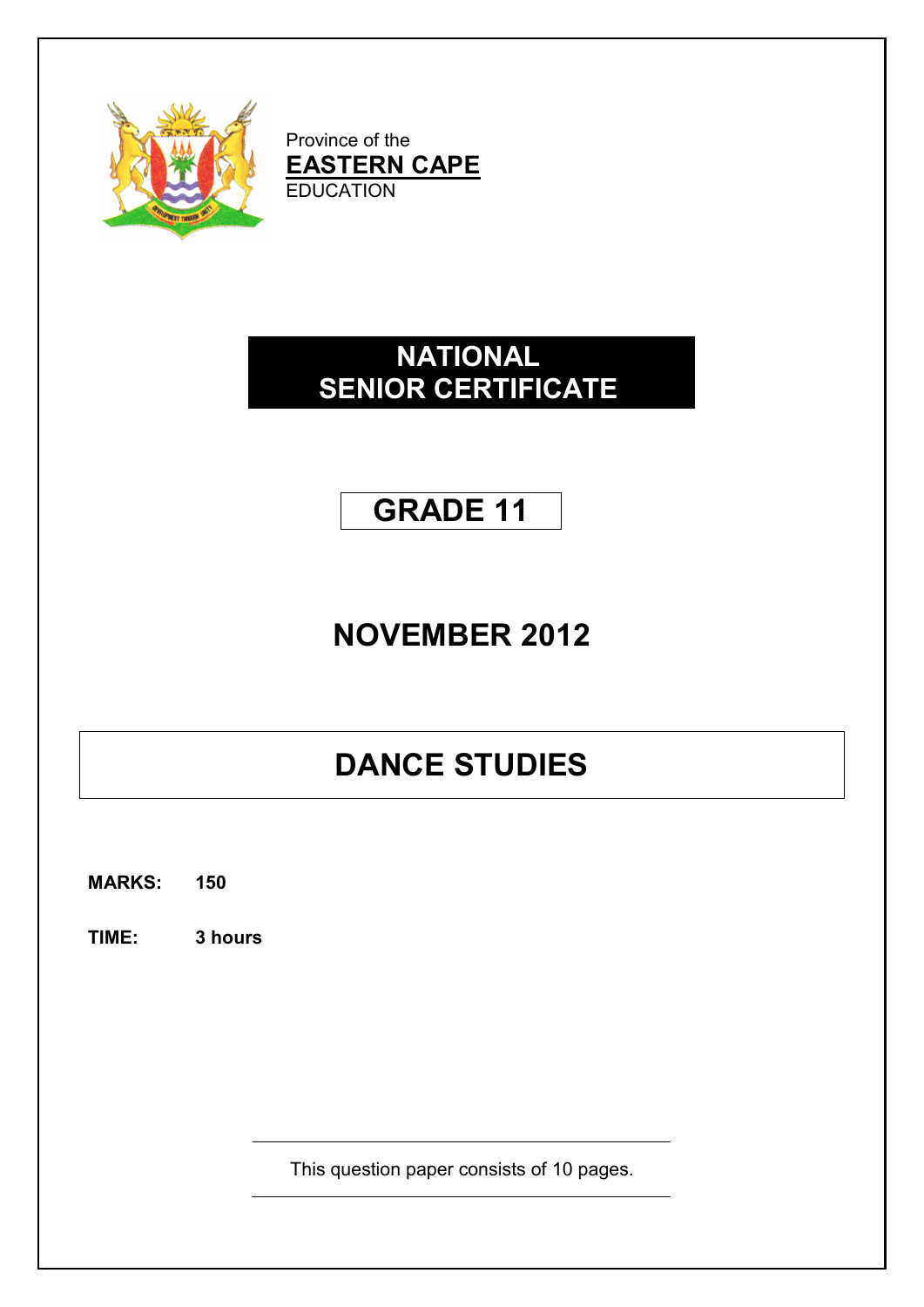#### **INSTRUCTIONS AND INFORMATION**

1. This paper consists of THREE sections.

SECTION A: HISTORY SECTION B: MUSIC ANATOMY AND HEALTHCARE

- 2. Read through the whole paper carefully before answering it.
- 3. Number the answers correctly according to the numbering system used in this question paper.
- 4. Leave THREE lines after each QUESTION.
- 5. Start EACH SECTION on a NEW page.
- 6. Marks are NOT allocated according to the principle of 'one mark per one fact', but according to the quality of the answer.
- 7. Write neatly and legibly.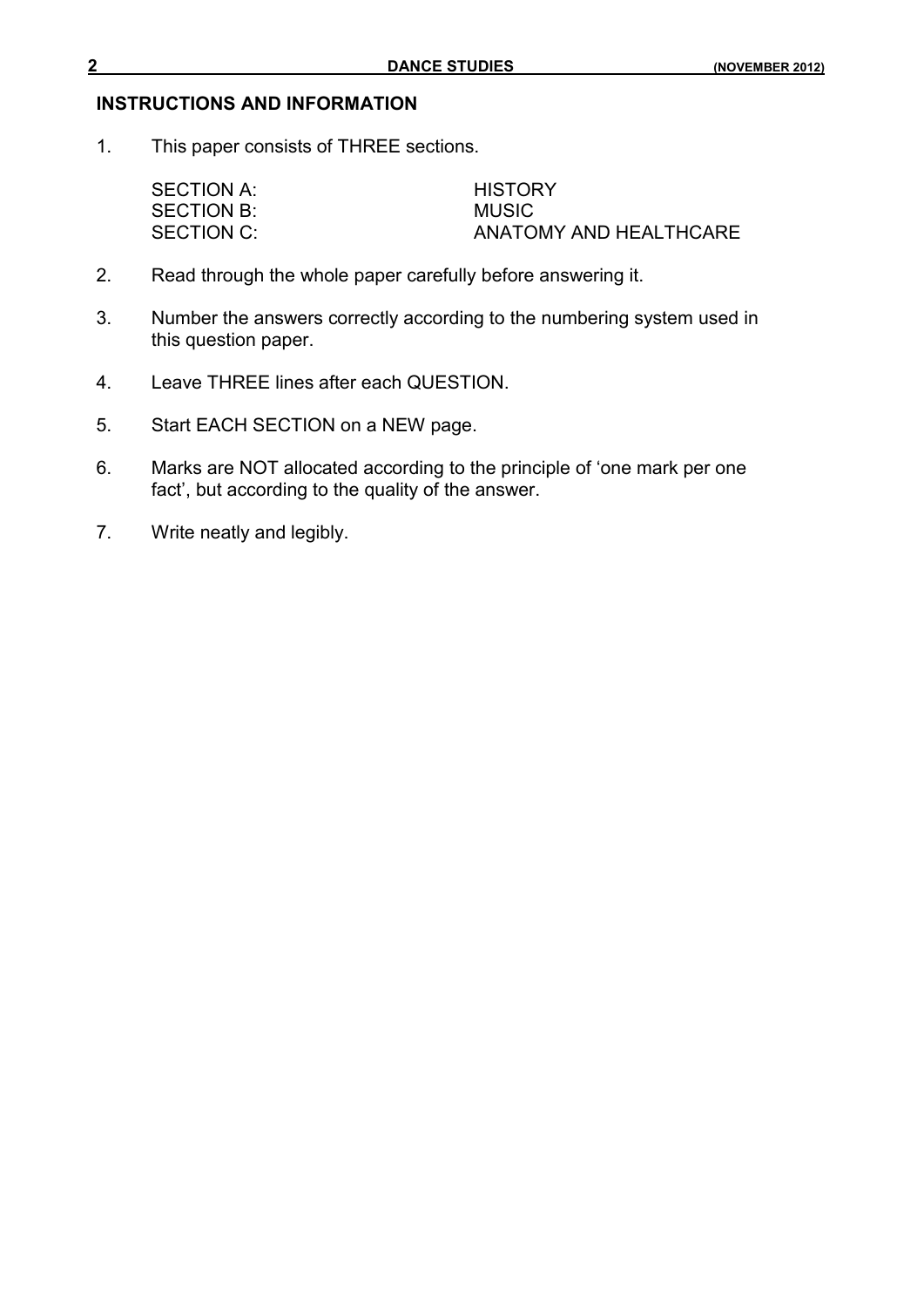**(NOVEMBER 2012) DANCE STUDIES 3**

### **SECTION A: HISTORY**

#### **QUESTION 1**

| 1.1 |                                                                                                                           | In your opinion, give a brief definition of what choreography is.                                                                                                                        |               |  |  |  |
|-----|---------------------------------------------------------------------------------------------------------------------------|------------------------------------------------------------------------------------------------------------------------------------------------------------------------------------------|---------------|--|--|--|
| 1.2 | Explain how you would set about working on your Grade 11 choreography<br>dance work.                                      |                                                                                                                                                                                          |               |  |  |  |
| 1.3 | As you prepare yourself for the Grade 11 choreography project, explain<br>what you think will be your biggest challenges. |                                                                                                                                                                                          |               |  |  |  |
| 1.4 | Pretend you are writing in your journal. Explain how you think improvisation<br>lessons help you in your choreography.    |                                                                                                                                                                                          |               |  |  |  |
| 1.5 |                                                                                                                           | Are the statements below TRUE or FALSE? Write the correct answer next to<br>the appropriate number.                                                                                      |               |  |  |  |
|     | 1.5.1                                                                                                                     | A dancer does the stage makeup and may also do character<br>makeup needed for a role e.g. that of a lion or a witch.                                                                     | (1)           |  |  |  |
|     | 1.5.2                                                                                                                     | A choreographer performs the movement sequences created by the<br>choreographers.                                                                                                        | (1)           |  |  |  |
|     | 1.5.3                                                                                                                     | A costume designer is the person who designs the outfits to be<br>worn by the performers. This may include masks and other props.<br>They usually have a team to help make the costumes. | (1)           |  |  |  |
|     | 1.5.4                                                                                                                     | A composer plans the music and writes it down in notational form so<br>that it can be read by the musicians.                                                                             | (1)           |  |  |  |
|     | 1.5.5                                                                                                                     | A makeup artist creates the movement sequences performed by the<br>dancers, sometimes working with the dancers to achieve this.                                                          | (1)<br>$[15]$ |  |  |  |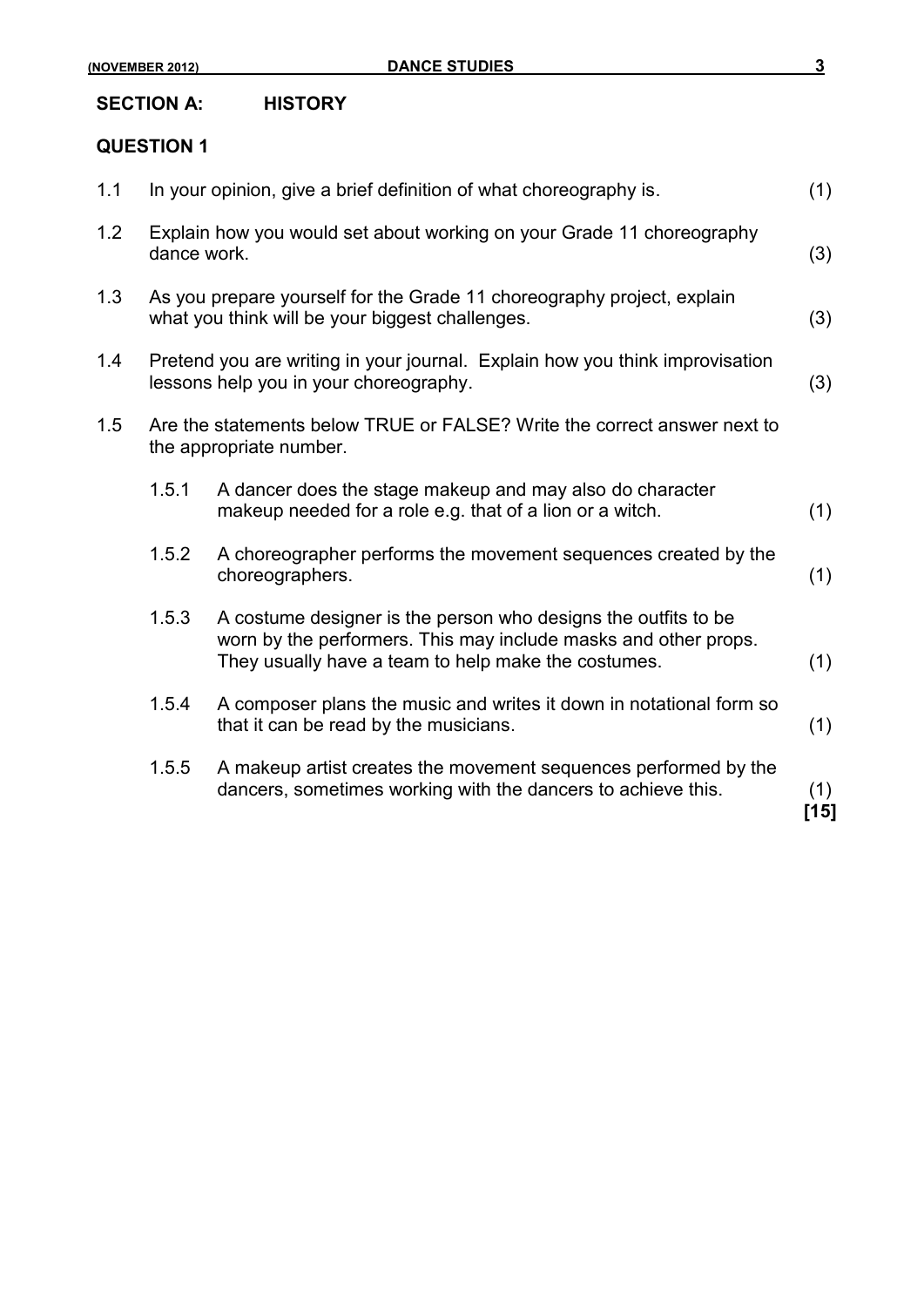Select ONE of the prescribed INTERNATIONAL CHOREOGRAPHERS and their dance work from the list below that you have studied this year and WRITE A LETTER to a friend telling him/her about it. Include the following:

| 2.7 | What is the choreographer's contribution to dance?                                   | (3)<br>[20] |
|-----|--------------------------------------------------------------------------------------|-------------|
| 2.6 | What does the choreographer use as an inspiration for his/her work?                  | (3)         |
| 2.5 | Briefly describe the style of the dance work.                                        | (2)         |
| 2.4 | Give the name of ONE dance work and discuss the synopsis/theme of the<br>dance work. | (5)         |
| 2.3 | Name some of the dance works choreographed.                                          | (3)         |
| 2.2 | The choreographer's dance career and training.                                       | (3)         |
| 2.1 | Give the name of the choreographer and where he/she is from.                         | (1)         |

#### **BELOW ARE THE PRESCRIBED CHOREOGRAPHERS AND THEIR DANCE WORKS**

| SOUTH AFRICAN CHOREOGRAPHERS        | <b>DANCE WORKS</b>                |
|-------------------------------------|-----------------------------------|
| Veronica Paeper                     | <b>Orpheus in the Underworld</b>  |
| <b>Vincent Mantsoe</b>              | Gula Matari                       |
| <b>Alfred Hinkel</b>                | Last Dance (Bolero)               |
| <b>Sylvia Glasser</b>               | <b>Tranceformations</b>           |
| <b>Gary Gordon</b>                  | <b>Bessie's Head</b>              |
| <b>Mavis Becker</b>                 | Flamenco de Africa                |
| <b>Hazel Acosta</b>                 | <b>Blood Wedding</b>              |
| Carolyn Holden                      | Imagenes/Blood Wedding            |
| <b>INTERNATIONAL CHOREOGRAPHERS</b> | <b>DANCE WORKS</b>                |
| George Balanchine                   | Apollo or Agon                    |
| <b>Alvin Ailey</b>                  | <b>Revelations</b>                |
| Martha Graham                       | Appalachian Spring or Lamentation |
| <b>Christopher Bruce</b>            | <b>Ghost Dancers or Rooster</b>   |
| Marius Petipa and Lev Ivanov        | Swan Lake                         |
| Vaslav Nijinsky                     | Le Sacre du Printemps             |
| Paul Taylor                         | Esplanade                         |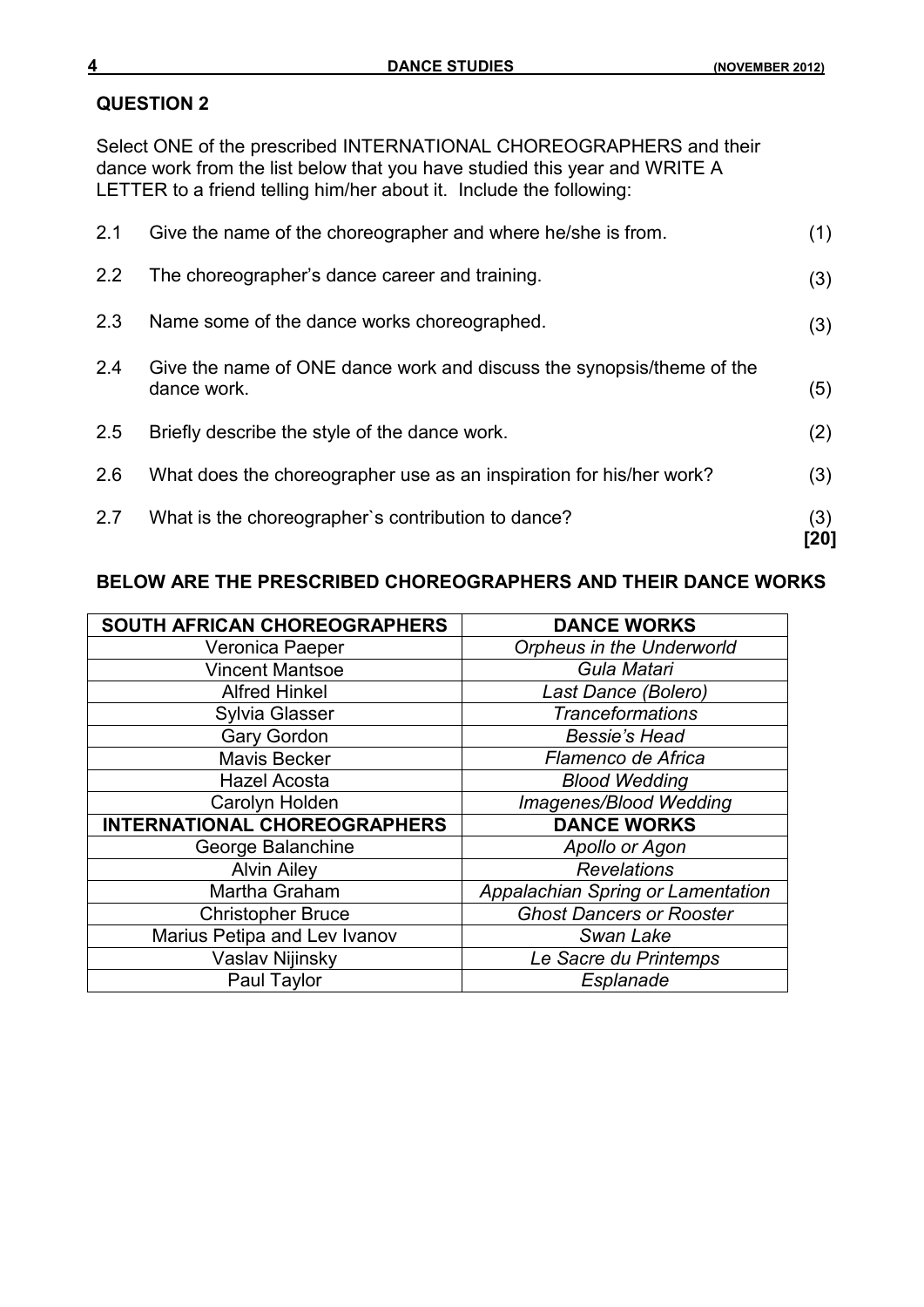**In this question you should NOT write about a dance from the prescribed works.** In LO4 you have learnt a cross-cultural/indigenous dance, which forms part of your PAT.

Provide the following information:

3.1 Match the common elements in COLUMN A with a suitable answer in COLUMN B.

|     |                                                                                                                                               | <b>COLUMN A</b>                                   |             | <b>COLUMN B</b>                                                                                                   |               |
|-----|-----------------------------------------------------------------------------------------------------------------------------------------------|---------------------------------------------------|-------------|-------------------------------------------------------------------------------------------------------------------|---------------|
|     | 3.1.1                                                                                                                                         | Fire                                              | A           | Movements are repeated rhythmically,                                                                              |               |
|     |                                                                                                                                               |                                                   |             | which enhances their power                                                                                        |               |
|     | 3.1.2                                                                                                                                         | Body decorations                                  | B           | Drumming, chanting, singing, clapping,                                                                            |               |
|     |                                                                                                                                               |                                                   |             | stamping                                                                                                          |               |
|     | 3.1.3                                                                                                                                         | Circle                                            | $\mathsf C$ | Masks, feathers, grass, costumes,                                                                                 |               |
|     |                                                                                                                                               |                                                   |             | coloured stones and shells, painted                                                                               |               |
|     |                                                                                                                                               |                                                   |             | make-up for faces and bodies                                                                                      |               |
|     | 3.1.4                                                                                                                                         | Sounds                                            | D           | Provides light and is a focal point                                                                               |               |
|     | 3.1.5                                                                                                                                         | Rhythmic                                          | Е           | Creates a sense of community, everyone                                                                            |               |
|     |                                                                                                                                               | repetition                                        |             | facing each other. Often turns around                                                                             |               |
|     |                                                                                                                                               |                                                   |             | something – fire, pit, post or person                                                                             | (5)           |
| 3.2 |                                                                                                                                               | What is symbolism? Give ONE example in dance.     |             |                                                                                                                   | (2)           |
| 3.3 |                                                                                                                                               | What is a ritual? Give an example.                |             |                                                                                                                   | (2)           |
| 3.4 |                                                                                                                                               | What is a transformative ritual? Give an example. |             |                                                                                                                   | (2)           |
| 3.5 | How would you recognise an African dance form?                                                                                                |                                                   |             |                                                                                                                   | (4)           |
| 3.6 | Give some of the locomotive movements used in African dance.<br>(5)                                                                           |                                                   |             |                                                                                                                   |               |
|     | <b>QUESTION 4</b>                                                                                                                             |                                                   |             |                                                                                                                   | [20]          |
| 4.1 |                                                                                                                                               | List TWO different dance forms.                   |             |                                                                                                                   | (2)           |
| 4.2 |                                                                                                                                               |                                                   |             | What factors could contribute to the differences in the dance forms?                                              | (3)           |
| 4.3 | Your class must plan and produce an evening of entertainment at your<br>school to celebrate the various forms of dance found in South Africa. |                                                   |             |                                                                                                                   |               |
|     | 4.3.1                                                                                                                                         | Give the evening an appropriate name.             |             |                                                                                                                   | (1)           |
|     | 4.3.2                                                                                                                                         |                                                   |             | List other role players you will need to assist you with this<br>production and what they will be expected to do. | (2)           |
|     | 4.3.3                                                                                                                                         |                                                   |             | Describe the venue requirements for the performance.                                                              | (2)           |
|     | 4.3.4                                                                                                                                         |                                                   |             | Name some of the things that should be included in your budget.                                                   | (3)           |
|     | 4.3.5                                                                                                                                         | production.                                       |             | Suggest TWO methods you could use to raise money for this                                                         | (2)<br>$[15]$ |
|     |                                                                                                                                               |                                                   |             | <b>TOTAL SECTION A:</b>                                                                                           | 70            |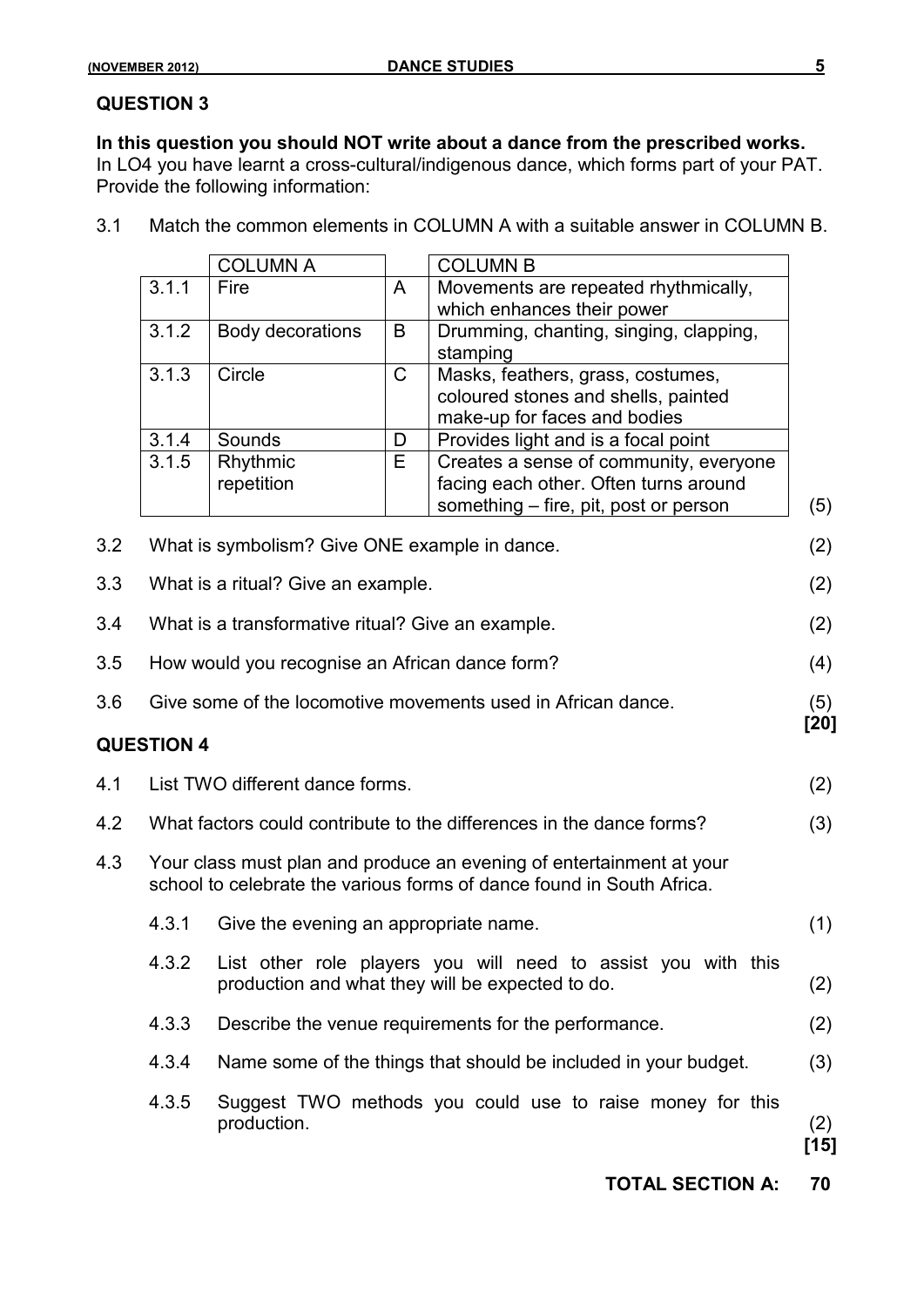## **SECTION B MUSIC**

## **QUESTION 5**

5.1 Match the instruments given in the pictures below and link them to each of the FOUR music categories given in 5.1.1 – 5.1.4.







|     | 5.2.4 | String instrument                                                 | (1)<br>[10] |
|-----|-------|-------------------------------------------------------------------|-------------|
|     | 5.2.3 | <b>Percussion instrument</b>                                      | (1)         |
|     | 5.2.2 | <b>Brass instrument</b>                                           | (1)         |
|     | 5.2.1 | Woodwind instrument                                               | (1)         |
| 5.2 |       | Name ONE musical instrument for each of the following categories: |             |
|     | 5.1.4 | Membranophones                                                    | (1)         |
|     | 5.1.3 | Aerophones                                                        | (1)         |
|     | 5.1.2 | Idiophones - give TWO instruments.                                | (2)         |
|     | 5.1.1 | Chordophones - give TWO instruments.                              | (2)         |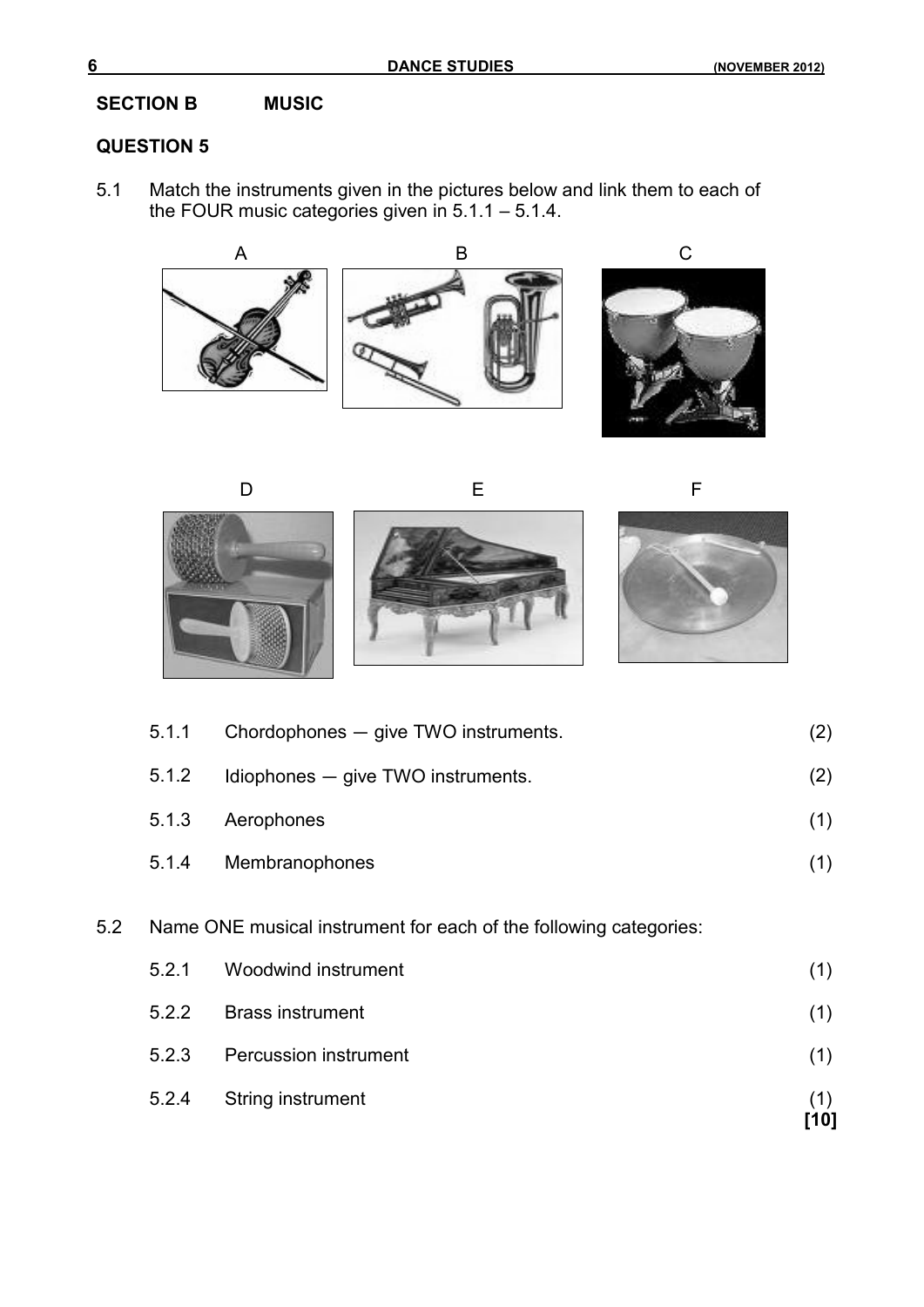6.1 Give the meaning of the following words:

| 6.1.1 | Tempo      | (1) |
|-------|------------|-----|
| 6.1.2 | Time       | (1) |
| 6.1.3 | Rhythm     | (1) |
| 6.1.4 | Polyrhythm | (1) |
| 6.1.5 | Tenor      | (1) |

6.2 Name and arrange the following notes in descending order from the largest to the smallest note value:



**[10]**

**TOTAL SECTION B: 20**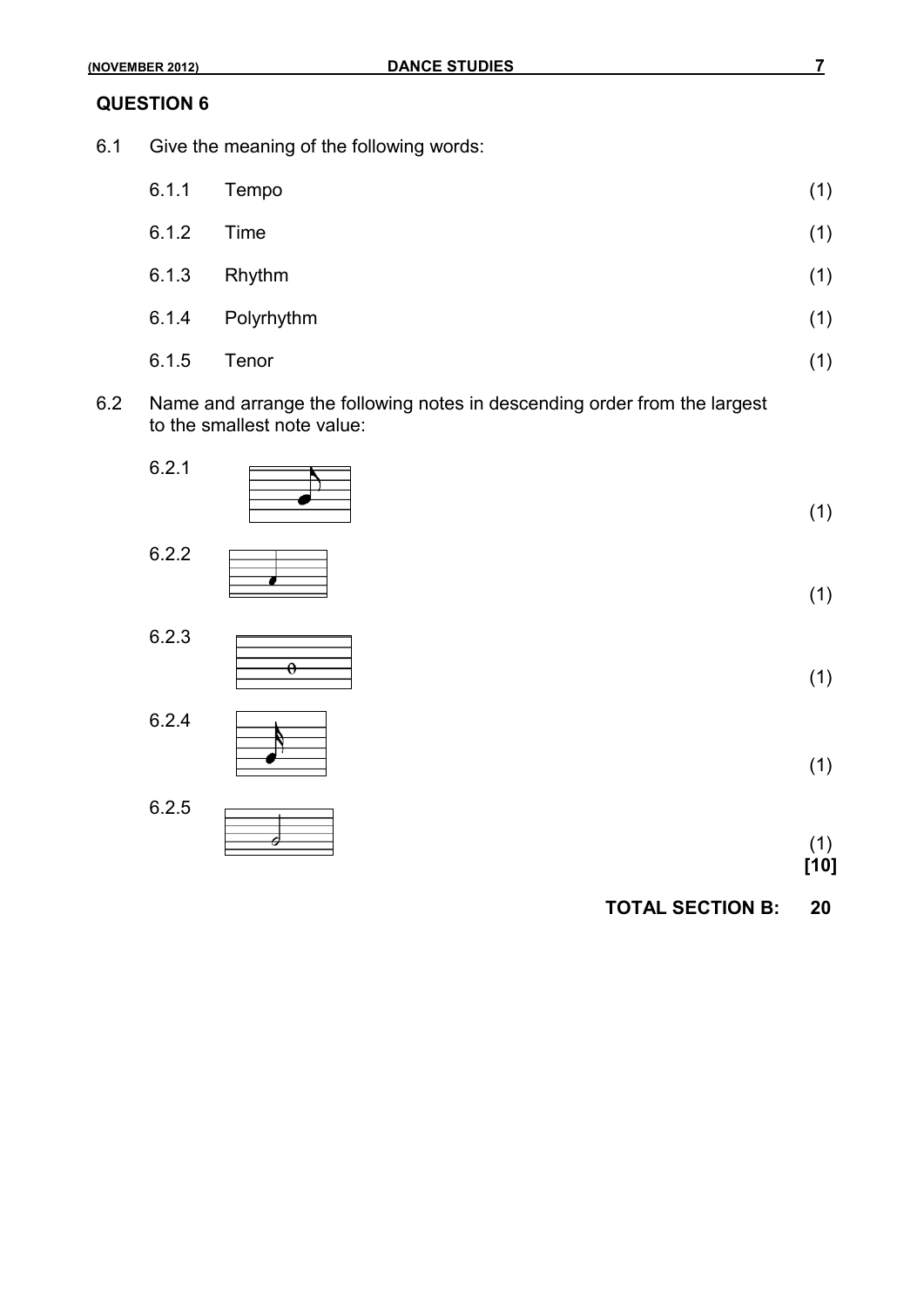**SECTION C: ANATOMY AND HEALTH CARE**

## **QUESTION 7**

7.1 Label the muscles A – J indicated on the diagram below.



7.2 Provide the following information on the joints below:



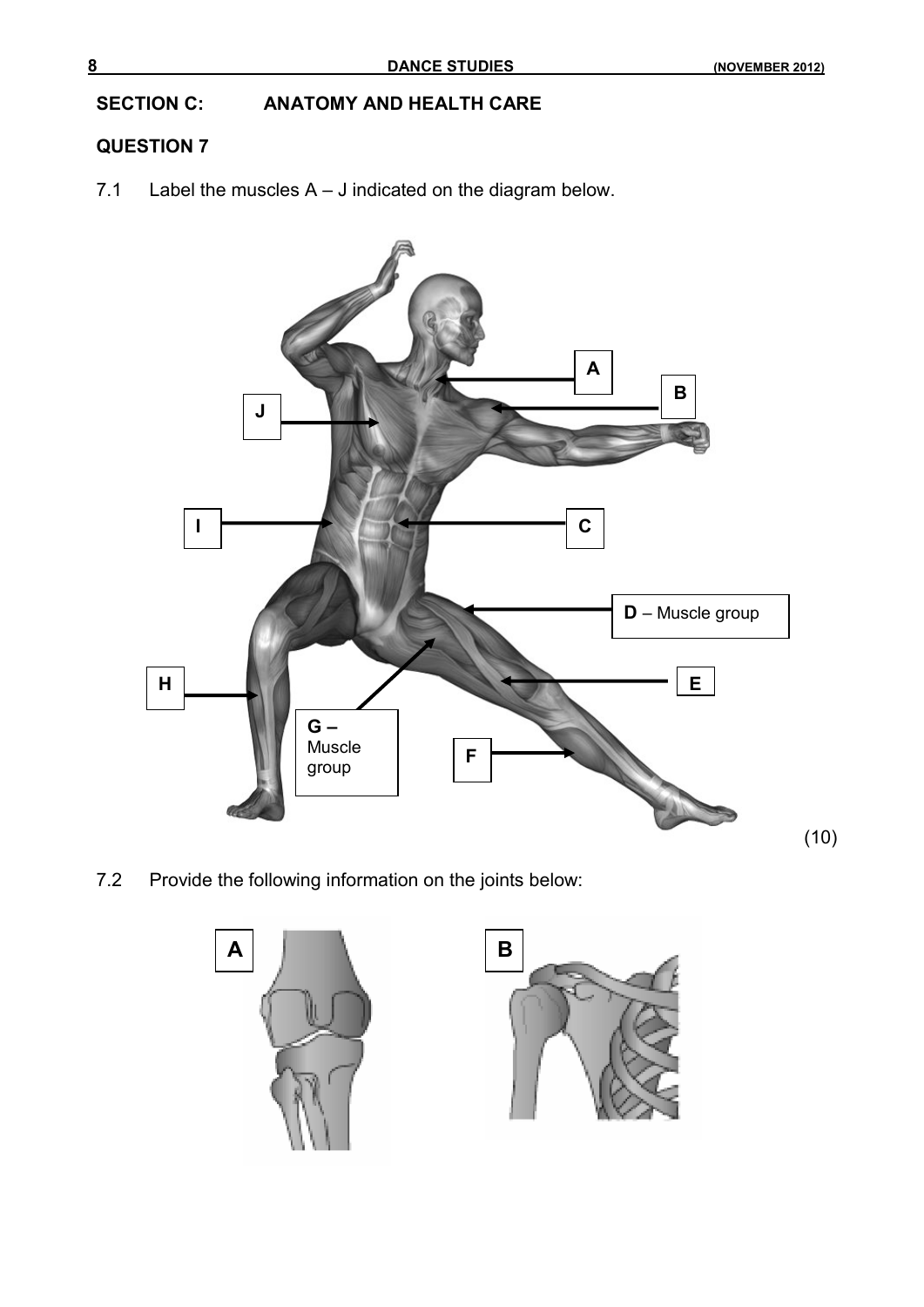|     | (NOVEMBER 2012)                                                                                                            | <b>DANCE STUDIES</b>                                                    | 9             |
|-----|----------------------------------------------------------------------------------------------------------------------------|-------------------------------------------------------------------------|---------------|
|     | 7.2.1                                                                                                                      | Name the type of joint found in A.                                      | (1)           |
|     | 7.2.2                                                                                                                      | Name TWO parts of the body where the joint marked A can be<br>found.    | (2)           |
|     | 7.2.3                                                                                                                      | Name TWO anatomical movements possible in joint A.                      | (2)           |
|     | 7.2.4                                                                                                                      | Name the type of joint found in B.                                      | (1)           |
|     | 7.2.5                                                                                                                      | Name TWO parts of the body where the joint marked B can be<br>found.    | (2)           |
|     | 7.2.6                                                                                                                      | Name TWO anatomical movements possible in joint B.                      | (2)<br>[20]   |
|     | <b>QUESTION 8</b>                                                                                                          |                                                                         |               |
| 8.1 |                                                                                                                            | Name the FIVE food groups that are necessary for a healthy diet.        | (5)           |
| 8.2 | Choose ONE of the THREE substances (Alcohol/Cigarettes/Drugs) and<br>discuss the dangers/effects they are associated with. |                                                                         | (5)           |
| 8.3 |                                                                                                                            | What is peer pressure?                                                  | (2)           |
| 8.4 |                                                                                                                            | Name some of the pressures that you as an adolescent may be faced with. | (3)<br>$[15]$ |
|     |                                                                                                                            |                                                                         |               |

| 9.1 | Why do dancers sweat during exercise? |  |
|-----|---------------------------------------|--|
|     |                                       |  |

- 9.2 Describe some of the factors which might affect the rate of sweating while exercising. (3)
- 9.3 Match COLUMN A with COLUMN B. Write only the answer next to the appropriate number.

|       | <b>COLUMN A</b> |   | <b>COLUMN B</b>                                      |      |
|-------|-----------------|---|------------------------------------------------------|------|
| 9.1.1 | <b>STAMINA</b>  | A | The capacity for work or vigorous activity           |      |
| 9.1.2 | <b>FLUIDITY</b> | B | Equal weight around a central point                  |      |
| 9.1.3 | <b>ENERGY</b>   | C | The staying power of body during a given<br>activity |      |
| 9.1.4 | <b>BALANCE</b>  | D | The force that holds you down on the<br>earth        |      |
| 9.1.5 | <b>GRAVITY</b>  | Е | The ability to flow easily.                          | (5)  |
|       |                 |   |                                                      | [15] |